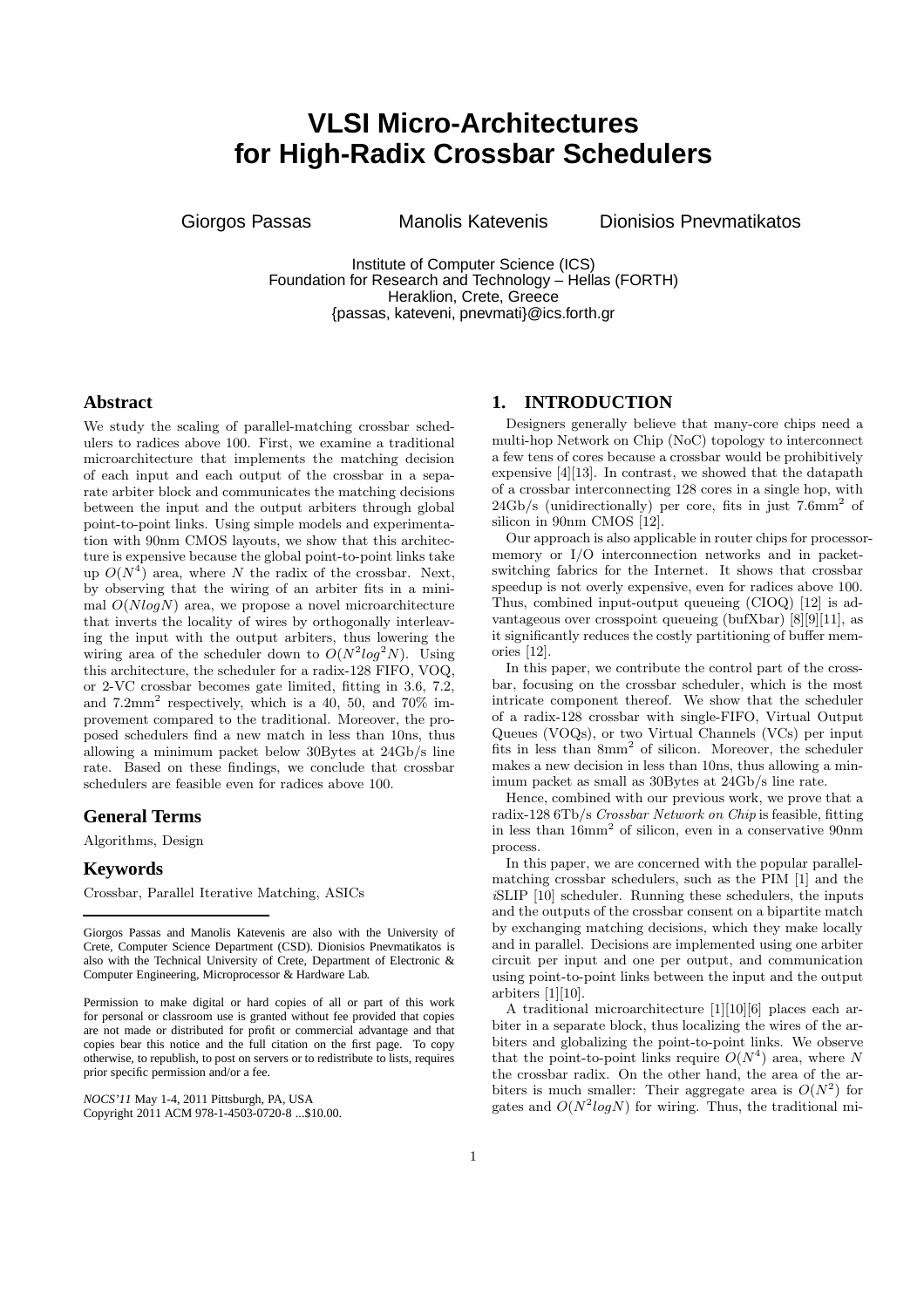croarchitecture has a handicap at high radices.

We fix this handicap by inverting the locality of wires: By orthogonally interleaving the input with the output arbiters, we localize the point-to-point links, while only globalizing the wiring inside the arbiters. Thus, we lower the wiring area of the scheduler down to  $O(N^2 log^2 N)$ .

We call the proposed microarchitecture *cross* and the traditional microarchitecture block.

We compare the above two microarchitectures on the *iSLIP* scheduler. Using simple models and experimentation with  $90<sub>nm</sub>$  CMOS layouts, we show that for N above 64, a block iSLIP scheduler is limited by the area of the point-to-point links: For  $N=128$ , it takes up  $14 \text{mm}^2$  -twice our crossbar datapath, 70% of which is due to the point-to-point links. On the other hand, a cross iSLIP scheduler remains gate limited even for radices above 128: For  $N=128$ , it fits in just 7mm<sup>2</sup> , which is a 50% improvement.

Next, we adapt the two microarchitectures to schedulers for FIFO and VC crossbars. By extrapolation, we find that for  $N=128$ , a block FIFO or 2-VC scheduler is again wire limited, occupying 6 and  $25mm^2$  respectively. On the other hand, the cross schedulers fit in 3.5 and 7mm<sup>2</sup>, which is a 40% and 70% improvement respectively.

Below, (1.1) we summarize the results of our previous work on the datapath of the crossbar, (1.2) elaborate on the position of the scheduler on the die, and (1.3) outline our paper.

#### **1.1 Synopsis of Previous Work**

In [12], we designed and laid out a radix-128 750MHz 32 bit bit-sliced crossbar in a 90nm CMOS process [5]. The bit slice was an array of 128 128:1 multiplexor trees, placed in an area of  $154\mu m \times 1.1$ mm =  $0.169$ mm<sup>2</sup> (with 95% density), and routed in the lower four metal layers. The crossbar was two stacks of bit slices, placed in an area of  $(16\times180\mu m) \times$  $(2 \times 1.15 \text{mm}) = 6.6 \text{mm}^2$ , and routed in the upper five metal layers, on top of the bit slices.

We clocked the crossbar at 750MHz using three pipeline stages:  $(i)$  one from the inputs of the crossbar to the inputs of the bit slices,  $(ii)$  one inside the bit slices, and  $(iii)$ one from the outputs of the bit slices to the outputs of the crossbar.

We surrounded the crossbar with 128 "user IP" tiles, of size 1mm×1mm each, arranged in a  $12\times12 = 144$  matrix, where the crossbar and its control replace the  $16 = 4 \times 4$ center-most tiles. Assuming that three fourths of each user tile contain SRAM blocks (e.g. cache memories next to a processor or queues in a switch chip), we found out that all 128 input and 128 output links of the crossbar can easily be routed over the SRAM blocks, thus incurring virtually no area overhead to the user tiles for wiring. Finally, we clocked the IO links at the crossbar frequency using a twostage pipeline. Including the repeaters and pipeline registers on the input and the output links, the total area of the crossbar datapath was 7.6mm<sup>2</sup> .

#### **1.2 Scheduler Floorplan**

We allocate the remaining  $9.4 \text{mm}^2$  (60%) of the central area to the crossbar scheduler. The scheduler can be connected to the user tiles through global links, running in parallel with the input and the output links of the crossbar. As we show in section 4.3, the links of the scheduler have much lower throughput, thus introducing only a small overhead, again fitting over the user tiles.

In the rest of this paper, we will be referring to the user tiles simply as crossbar inputs and outputs. We will be also considering that the inputs and the outputs have instant access to the crossbar –the latency on the global links can be pipelined.

#### **1.3 Paper Outline**

We start by reviewing the *iSLIP* scheduler in section 2. In section 3, we analyze the area cost of the block iSLIP microarchitecture, showing the wiring limitations at high radices. In section 4, we propose the cross iSLIP microarchitecture, and in section 5, we describe the CMOS layout of a radix-128 cross iSLIP scheduler, which is gate limited. We adapt the block and the cross microarchitectures to FIFO and VC schedulers in section 6. Finally, section 7 is a conclusion.

#### **2. iSLIP REVIEW**

We first review the iSLIP algorithm; next, we describe the iSLIP circuit.

#### **2.1 The iSLIP Algorithm**

The iSLIP algorithm [10] runs in the following four steps:

Step 1: Request. Each input sends a request to every output for which it has at least one queued packet.

Step 2: Grant. If an output receives any requests, it decides round-robin which one to grant and communicates back to each input whether or not its request was granted.

Step 3: Accept. If an input receives any grants, it decides round-robin which one to accept and communicates back to each output whether or not its grant was accepted.

Step 4: Slip. If an output is accepted by the input it granted (or equivalently, by any input), it increments (modulo N) its round-robin pointer to one location beyond that input; if an input accepts any output, it increments (modulo N) its round-robin pointer to one location beyond that output.

After the first three steps have been executed, a bipartite match between the inputs and the outputs has been found. The fourth step ensures that subsequent runs of the algorithm will give fair and often maximal matches. If the transmission time of a minimum packet is larger than the running time of the above steps, the first three ones may be iterated between the unmatched inputs and outputs to improve the size of the match.

# **2.2 The iSLIP Circuit**

Figure 1(a) depicts a top-level view of the *iSLIP* circuit [6]. In the first stage, 1-bit point-to-point links communicate the requests from the inputs to the outputs; in the second stage, per-output round-robin arbiters decide which input to grant and 1-bit point-to-point links communicate the grants back to the inputs; in the third stage, per-input arbiters decide which grant to accept and 1-bit point-to-point links communicate the accepts back to the outputs; finally, the arbiters update their round-robin pointers accordingly. Thus,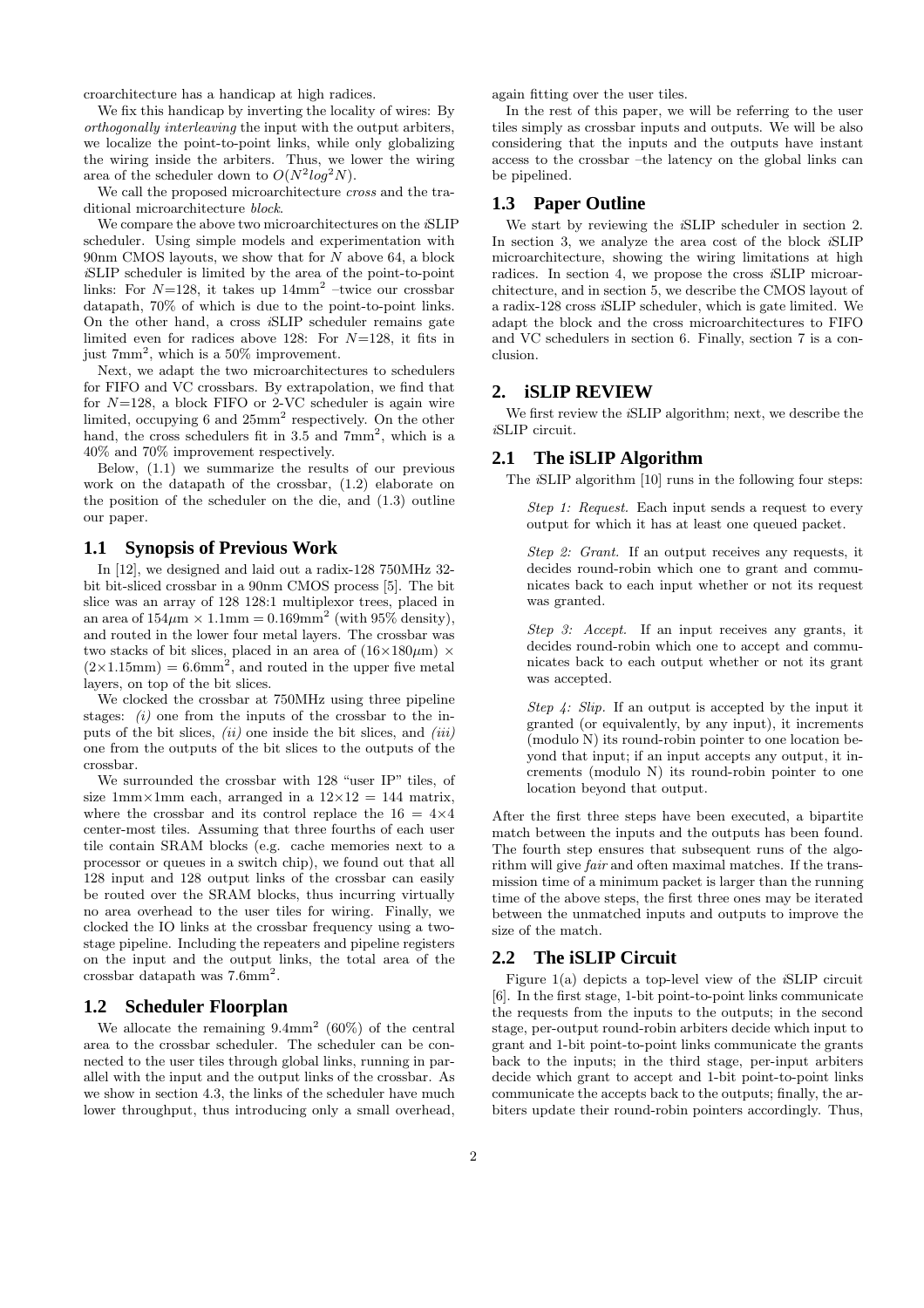the scheduler comprises  $2N$  arbiters and  $3N^2$  point-to-point links.

The arbiters can be instances of the same design. This design takes as input  $N$  request signals, finds the winning request in a round-robin schedule, and outputs the one-hot encoding of the winning request on  $N$  grant signals. Moreover, it decides whether to advance the round-robin pointer, or maintain its current value, by ORing together  $N$  update signals –for an output arbiter, these are the accepts it gets from the input arbiters, while for an input arbiter they are its own grant signals<sup>1</sup>.

The arbiter uses two strict priority-encoder blocks, as in figure 1(b). A priority-encoder block takes as input  $N$  request signals and outputs:  $(i)$  N grant signals equal to the one-hot encoding of the first non-zero request in a strictpriority schedule, or zero when all inputs are zero;  $(ii)$  an any signal indicating whether there is at least one non-zero grant signal; and *(iii)* N pointer signals equal to the thermometer encoding of the winning request.

The arbiter prioritizes the grant and the pointer outputs of the lower over the upper block whenever the any signal of the lower block is non zero. In the next arbiter decision, the lower block sees the requests masked by the pointer. Thus, the arbiter keeps granting the requests round robin until the granted request is the one with the lowest priority. Then, the lower block sees no request active, and the arbiter selects the upper block. On the other hand, the upper block sees the requests as they are, thus the round-robin pointer wraps around (modulo operation).

The above design improves the vintage circular-token circuits, which are non-synthesizable. Observe that it still contains a cycle, which is broken by the register though.

Finally, the output (input) arbiters encode the id of the winning input (output) on  $1+logN$  signals, which connect to the homonym crossbar output (input). The encoders introduce small area overhead –actually, they can be removed from the critical path by registering their inputs, thus we will be ignoring them until section 5.

# **3. iSLIP AREA COST ANALYSIS**

Figure 1(a) describes the traditional architecture for parallel matching schedulers. For example, Anderson et al. [1] implemented PIM using a separate FPGA for each arbiter and running the point-to-point links off chip. On chip, the FPGAs become blocks, while the off-chip links become global links.

Using this architecture, the total area of the scheduler is  $2N\times$  the area of the arbiters, plus the area of the point-topoint links. Below, (3.1) we describe simple models for the area of the arbiters and (3.2) the point-to-point links, and (3.3) we validate our models by experimenting with CMOS layouts.

# **3.1 Arbiter Area**

An arbiter (see figure  $1(b)$ ) uses N two-input AND gates for the pointer mask,  $3N$  two-input  $AND/OR$  gates for each of the two multiplexors, N two-input OR gates for the OR of updates, plus the gates of the two priority-encoder blocks. The simplest implementation of a priority-encoder block uses the linear circuit of figure  $2(a)$  –a chain of ORs computes the thermometer encoding of the winning request, followed by



(a) top level (b) arbiter (round−robin)

Figure 1: The iSLIP circuit, illustrated for an example  $N = 4$ . In (a), each downward-pointing arrow encodes the winning input (output) and connects to the corresponding output (input); the encoder is omitted in (b) for brevity.

an AND operation between the (inverted) thermometer code and the requests, which gives the grants; this accounts for  $2N$  two-input  $AND/OR$  gates. Summing up, the arbiter uses a total of  $12N$  two-input gates.

The corresponding area can be estimated by multiplying the gate count with the average area of a two-input gate. Adding the area of the  $N$  pointer flip flops, we get a model of the total gate area of the arbiter. We give numbers in section 3.3.

On the other hand, the wiring of the arbiter is due to few linear structures –for symmetry, we assume that the OR of updates is implemented using a chain of two-input ORs. Thus, the corresponding metal-track area is  $k(NR/L\times R/L)$ , where  $k$  the small number of linear structures,  $R$  the average routing pitch, and  $L$  the number of metal layers per dimension.

We call the above an area-optimized arbiter. Though too slow, it gives a lower bound on both gate and wiring area.

To speed up the design,  $(i)$  we replace the chain in each priority-encoder block with a tree structure, as in figure 2(b) –an upwards tree of OR gates computes parts of the thermometer code, followed by a downwards tree that combines them, thus reducing delay to  $2logN$  stages; *(ii)* we implement the OR of updates using a tree;  $(iii)$  we amplify the fanout of the *any* signal using two trees of  $N$  buffers each (the *any* signal fans out to  $2N$  2:1 multiplexors); *(iv)* we amplify the fanout of the OR of updates using one tree of  $N$  buffers (the OR of updates fans out to  $N$  flip flops).

Thus, a speed-optimized arbiter uses a total of  $14N$  twoinput gates,  $3N$  buffers, and N flip-flops. Moreover, it uses eight trees of N nodes, thus requiring a metal-track area of  $8(NR/L \times (log N)R/L)$ .

Finally, the tree of figure 2(b) was proposed by Brent and Kung [2]. Faster structures exist, but in our case, they offer only a minimal speedup, at significant area cost [7]. Besides, we observe that the delay overhead of the Brent-Kung structure is due to the delay of the upwards tree only –the traversal of the downwards tree can be overlapped with the traversal of the buffer trees of the any signal.

 $1$ Or equivalently, its own request signals.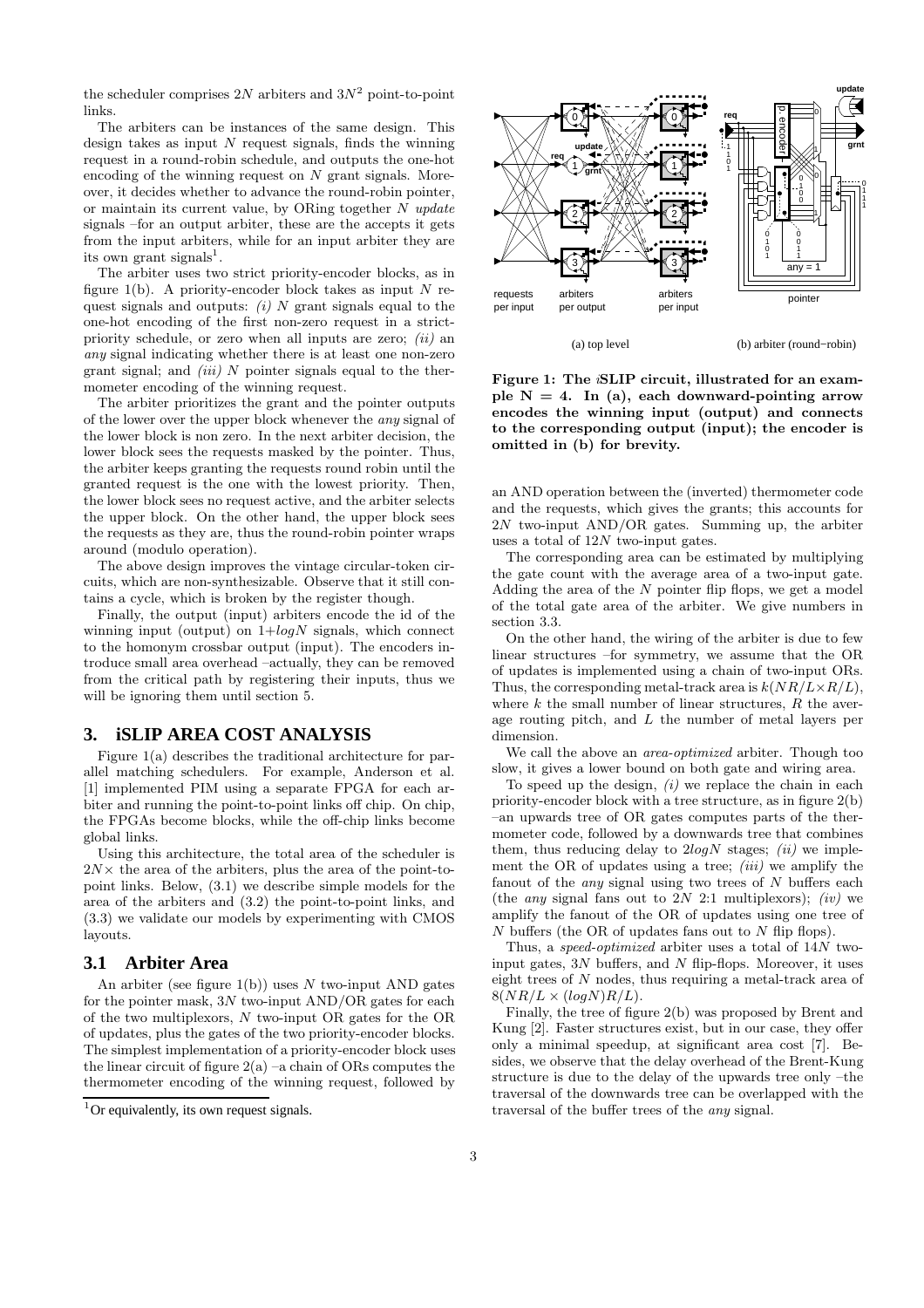

Figure 2: The priority-encoder block of a round-robin arbiter, optimized for (a) area or (b) speed, illustrated for an example N = 8; The symbol i.j denotes the prefix  $in[i]$  OR  $in[i+1]$  ... OR  $in[j-2]$  OR  $in[j-1]$ , where  $i \in [0:N-1]$  and  $j \in [1:N-1]$ .

#### **3.2 Point-to-Point Link Area**

In ASICs, diagonal connections are implemented using "Manhattan routing", thus each point-to-point link uses one metal track per dimension. Hence, a model of the total area of the point-to-point links is  $(3N^2R/L)^2$ . Taking into account that metal tracks are half utilized on average, a more realistic model is  $(1.5N^2R/L)^2$ .

The basic architecture of figure 1(a) leaves the metal tracks on top of the arbiters unexploited. This is a drawback, especially when the arbiters utilize a small portion of that area and when the total area of the point-to-point links is not much larger than the total area of the arbiters.

However, we can exploit the metal tracks on top of the arbiters by arranging the arbiters in two dimensions. Figure 3(a) shows an example. Then, as long as the point-to-point links fit on top of the arbiters, their area overhead is virtually zero. Otherwise, one has to provide additional metal tracks by spreading the arbiters. Notice that wiring area remains  $(1.5N^2R/L)^2$ , as each link still requires half a metal track per dimension.

Finally, in figure 3(a), there are  $1.5N^2/\sqrt{2N}$  wires on top of each arbiter per dimension. Because each arbiter has  $3{\cal N}$ IO pins, there are  $3N$  via cuts in the proximity of each arbiter, connecting a part of the above wires down to the gates of the arbiter. Vias may congest routes on intervening layers, but because they are much less than the metal tracks<sup>2</sup> , their overhead is also small. (An orthogonal observation is that routing point-to-point links in this floorplan is similar to routing router IO links in multi-dimensional topologies.)

#### **3.3 Experimentation**

We experimented with layouts of the above block architecture using a 90nm CMOS process with 9 layers of interconnect [5], and some popular EDA tools for simulation, synthesis, placement, and routing.

First, we described, synthesized, placed, optimized, and routed an area- and a speed-optimized arbiter for N in [4:256]. We empirically found that, for all  $N$ , the lower three metal layers are sufficient for the layouts to be routable with near 100% area utilization and no speed degradation. Next, for each N, we described an area- and a speed-optimized iSLIP scheduler using the corresponding arbiter layout as a hard block. We placed the arbiter blocks using the floorplan of figure 3(a). Finally, through experimentation loops, we specified their minimum spacing for the layouts to be routable.

Figure 3(b) plots the area of the area-optimized layouts; also plotted is:  $(i)$  the modeled gate area of the scheduler, i.e. the modeled gate area of one arbiter (section 3.1) multiplied by 2N –we use  $4\mu$ m<sup>2</sup> per two-input gate and  $20\mu$ m<sup>2</sup> per flip flop (with load enable and clear); and  $(ii)$  the modeled area of the point-to-point links (section 3.2) –we use  $R =$  $0.56\mu$ m and  $L = 3$ . On the other hand, the wiring area of the arbiter is much smaller than the gate area thereof, thus we omit it without affecting our results. We observe that the scheduler is gate limited for radices below 64 and wire limited for higher radices<sup>3</sup>.

Figure 3(c) plots the area of the speed-optimized layouts. Compared to the area-optimized layouts, gate area doubles, mainly due to the stronger gates used. On the other hand, the area of the point-to-point links is almost the same. Thus, for  $N = 128$ , the gate area of *iSLIP* is 3.7mm<sup>2</sup> and the total area  $14mm^2$ . Notice that the overhead of the point-to-point links is above 70%.

<sup>&</sup>lt;sup>2</sup>The area of a via is few square routing pitches.

<sup>&</sup>lt;sup>3</sup>A minimal spacing was needed between the arbiter blocks to avoid design rule violations. This explains the small discrepancy between the  $\overline{\text{sLIP}}$  area and the total arbiter area for small  $N\overline{\text{s}}$ .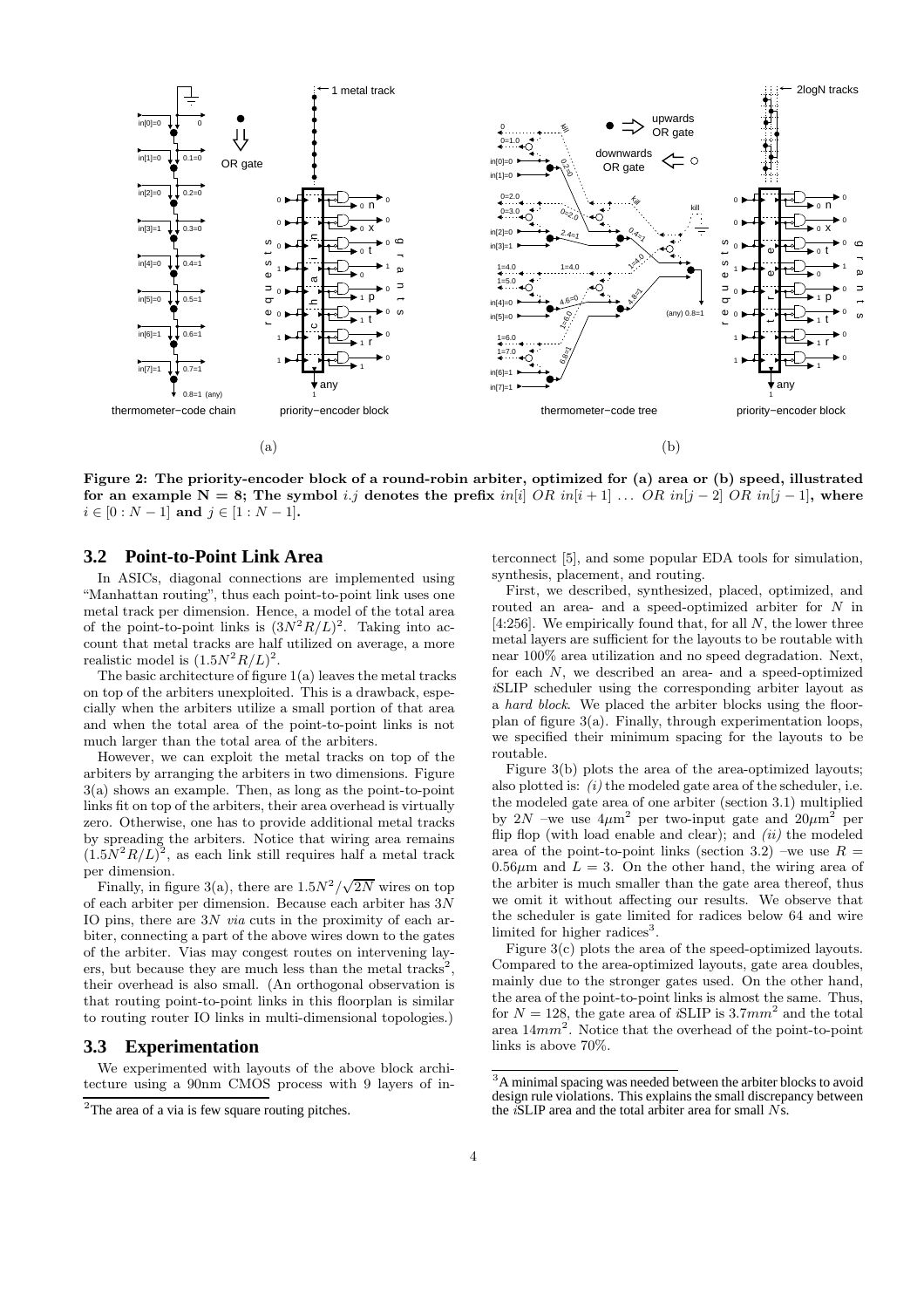

Figure 3: iSLIP area as a function of N; iSLIP is wire limited for N above 64.

#### **4. CROSS MICROARCHITECTURE**

In this section, we describe the proposed cross microarchitecture. First (4.1, 4.2), we slice and interleave orthogonally the input with the output arbiters, thus removing the overhead of both the grant and the accept links. Then  $(4.3, 4.4)$ , we show how to remove the overhead of the request links by maintaining state at the crosspoints of the arbiters.

## **4.1 Arbiter Slicing**

The first step is the slicing of the arbiter. An area-optimized arbiter can be sliced into N bits as in figure 4; each bit implements:  $(i)$  one of the request inputs,  $(ii)$  one of the update inputs, and  $(iii)$  one of the grant outputs; and contains the corresponding:  $(i)$  one of the pointer-mask gates,  $(ii)$  one of the pointer flip flops, (iii) one of the bits of each of the two priority-encoder blocks,  $(iv)$  one of the bits of each of the two multiplexors, and  $(v)$  one of the bits of the OR of updates. Thus, five metal tracks are needed vertically (independent of  $N$ ): One track for each of the three OR chains, plus one track for each of the load enable and the any signals.

The slicing of a speed-optimized arbiter is analogous. However, the chain inside each of the priority encoders is replaced by a Brent-Kung tree. Thus, each bit of the priority encoders contains one of the nodes of the Brent-Kung tree, i.e. two instead of one OR gate. Moreover, the OR of updates is a tree instead of a chain. Finally, each arbiter bit additionally contains three buffers, implementing one of the nodes of each of the three fanout-amplification trees (one tree for the load-enable signal, plus two trees for the any signal). Thus,  $8logN$  metal tracks are needed vertically, to route eight trees<sup>4</sup>.

Because the area-optimized design is impractical, in the rest of this paper, we will be considering only the speedoptimized design, for brevity.

#### **4.2 Crossed Arbiters**

Now, we can invert the locality of wires by orthogonally interleaving the input with the output arbiters, as shown in figure 5.



Figure 4: Arbiter slicing, illustrated for an example  $N = 4.$ 

Let us index the arbiters and the bits of an arbiter with the integers  $i, j; i, j$  in [0:N-1].

As shown in figure  $5(a)$ , the grant output of bit i of output arbiter  $j$  connects via a grant link to the request input of bit j of input arbiter i, for all i, j in  $[0:N-1]$ . Moreover, the grant output of bit  $i$  of input arbiter  $j$  connects via an accept link to the update input of bit  $j$  of output arbiter  $i$ , for all  $i, j$  in [0:N-1].

As shown in figure 5(b), by orthogonally interleaving the input with the output arbiters, we manage to place the bit i of output (input) arbiter j in the proximity of the bit j of input (output) arbiter i, for all i, j in  $[0:N-1]$ . Notice that

<sup>&</sup>lt;sup>4</sup>We consider all trees are binary, thus each tree contains  $N - 1$ nodes, while the arbiter contains  $N$  bits. This asymmetry can be resolved by using N nodes per tree, where one node is spare.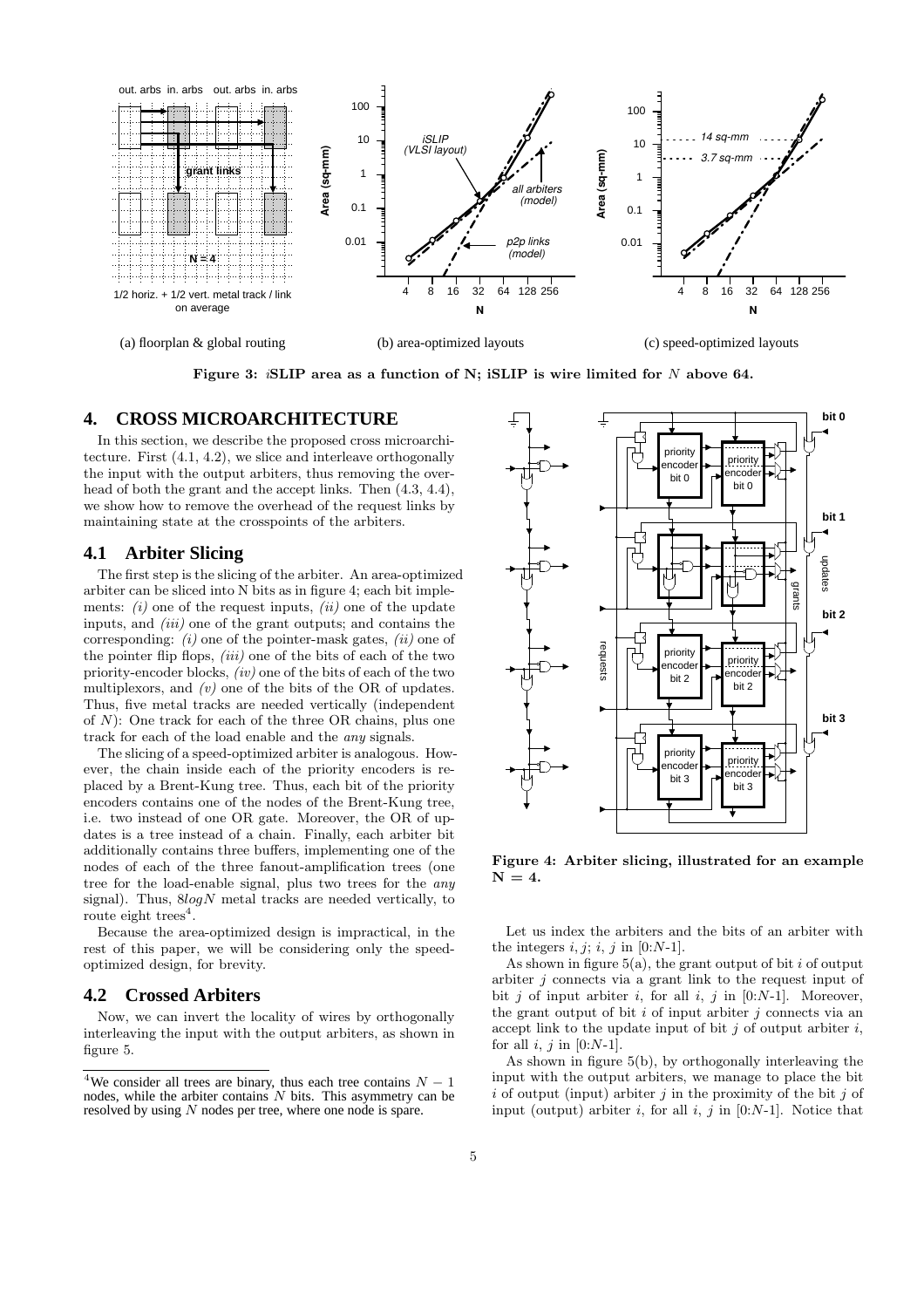

Figure 5: Orthogonal interleaving of the input with the output arbiters to localize the grant and accept links, illustrated for an example  $N = 4$ .

the gates of the input and the output arbiters are arranged as obeli, their wires cross.

In this way, we need to provide metal tracks only for the arbiter wires. Since, there are eight global trees per output arbiter vertically and eight global trees per input arbiter horizontally, the corresponding metal-track area is  $N(8logN)R/L \times N(8logN)R/L$ .

Finally, crossed arbiters were also used in the Wavefront Scheduler [14]. However, in this scheduler, which pair of input and output arbiter bits has the top priority is determined by a single, global pointer, and priority shifts diagonally, in a wavefront. In contrast, *iSLIP* uses one separate pointer per arbiter, thus priority shifts in two phases: First vertically, in parallel across the output arbiters, and then horizontally, in parallel across the input arbiters. The stronger fairness properties of iSLIP should be attributed to this feature.

#### **4.3 Encoded Requests**

Extending  $N$  request links from the scheduler to each input (see sections 1.1, 1.2) introduces too much wiring overhead. Instead, we consider that each input sends only  $1+logN$  request signals to the scheduler, encoding the destination of each newly injected packet.

For each input i, the scheduler maintains one counter for each output *i*, counting the packets queued for output *i* at input  $i$ . Additionally, for each input  $i$ , it maintains a decoder  $j$  next to the counter  $j$ , incrementing the counter whenever the newly injected packet at input  $i$  is destined to output j. Similarly, the decoder decodes the grant output of input arbiter i, and decrements the counter whenever this output is  $j$ . Thus, the counters have a consistent view of backlogs at the input queues.

Note that the aggregate throughput of the encoded request links is  $O(N \log N)$ , as  $O(N)$  packets arrive at the net-



Figure 6: Orthogonal interleaving of the input state with the output arbiters to localize the request links, illustrated for an example  $N = 4$ .

work in this interval. On the other hand, the aggregate throughput of the point-to-point request links is  $O(N^2)$ , as all request links may be hot during periods of traffic stress.

Finally, instead of counting whole queue backlogs, the counters suffices to cover the round-trip time between the inputs and the scheduler, in analogy to flow-controlled buffers –in this paper, we consider 3-bit counters.

# **4.4 Crosspoint State**

We call a *state bit* the decoder and counter pair corresponding to an input-output pair.

We can shorten the request links by orthogonally interleaving the state bits with the output arbiters, as shown in figure 6. Notice that the decrement of the counters is enabled by the point-to-point accept links, which are already local.

In conclusion, the requests add only a small overhead of  $N(1+logN)$  horizontal wires, in total. Adding this overhead to the wiring area of the arbiters, the total wiring area of the scheduler is  $N(9logN)R/L \times N(8logN)R/L$ .

## **5. CMOS LAYOUT**

We laid out a radix-128 cross *iSLIP* scheduler using some popular EDA tools and a 90nm CMOS technology with 9 layers of interconnect [5].

First, we synthesized one arbiter and one state bit. Then, by replicating and interconnecting bit cells, we synthesized the scheduler. Next, we placed the scheduler by generating the placement of one bit cell and shifting the coordinates of the rest<sup>5</sup>. Figure 7 shows the floorplan of the scheduler. For

 $5$ Notably, implementing the bit cells as hard blocks was inefficient because the blocks are rather small, thus introducing significant peripheral overhead.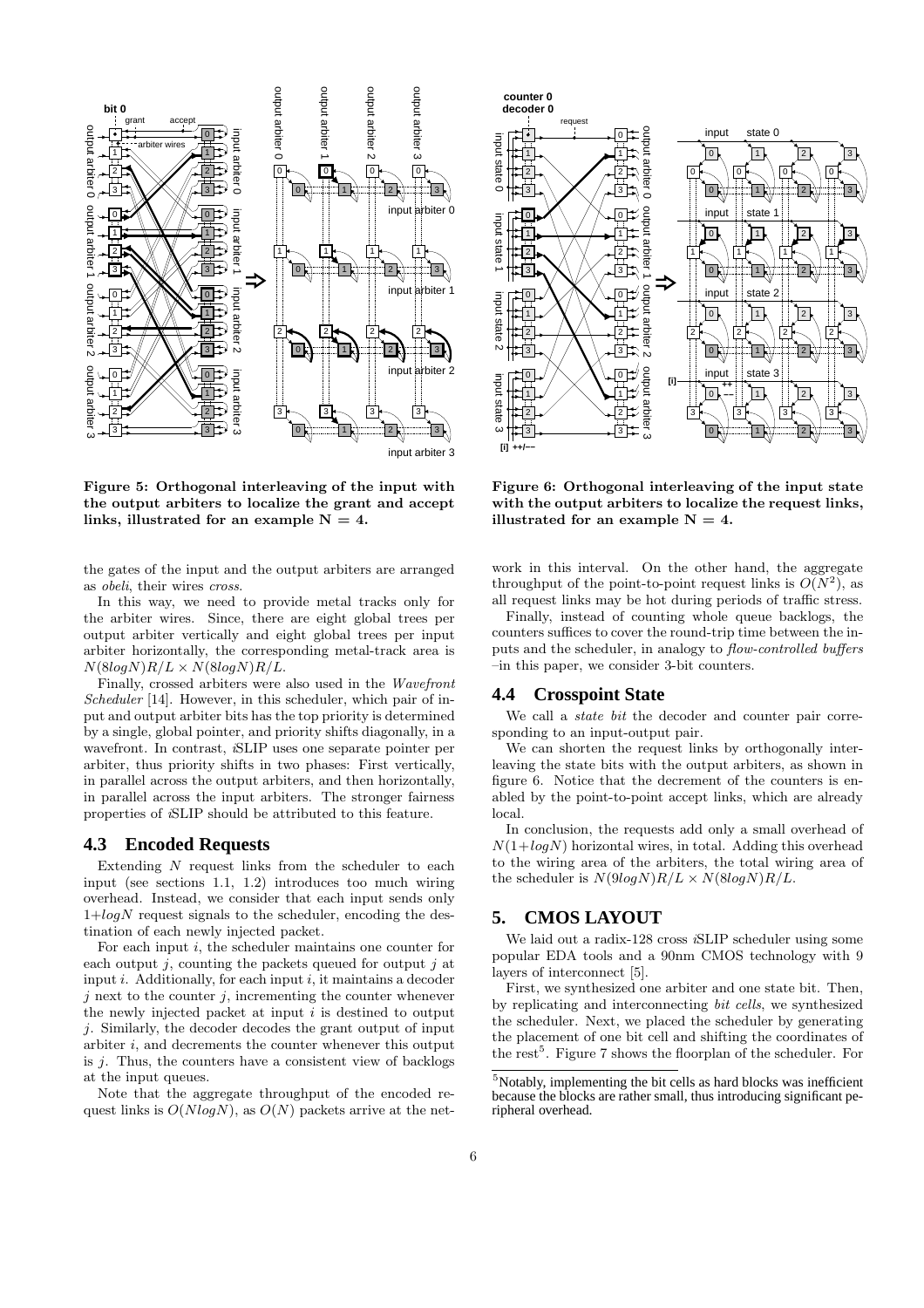

8trees/out.arb x 7m. tracks/tree = 56m. tracks utilized

Figure 7: Floorplan of a radix-128 cross iSLIP scheduler in 90nm CMOS.

completeness, we also designed one encoder for each arbiter as seven trees of OR gates, distributed at the grant outputs of the arbiter.

Total area is  $7.2 \text{mm}^2$  and area utilization nears 100%. This suggests a savings of 50% compared to the block architecture (see figure  $3(c)$ ). The area breakdown is as follows: 52% is due to arbiters (30% priority encoders, 22% multiplexors, 21% pointer flip flops, 12% buffers, and 15% others), 34% due to state keeping (50% counters and 50% decoders), and 14% due to encoders –see table 1.

In section 3, for simplicity, we assumed the block architecture is stateless. While the block architecture needs state keeping as well, at high radices, where wiring dominates, the state bits can be placed at the empty space "below the wires". In other words, in the above comparison, there is no state overhead in the block architecture. Thus, subtracting the state overhead from the cross architecture, the gate area of the cross and the block architecture are equal –both architectures use the same netlist, the cross architecture changes only the topology of the layout.

Moreover, in figure 7, observe that there are plenty of metal tracks on top of the standard cells, both vertically and horizontally. Thus, the layout is routable. Indeed, we were able to route it automatically with zero design-rule violations.

The critical path is 8ns long, lying in the "three-way handshake" between the leftmost output arbiter and the bottom input arbiter. First, there is a 2.8ns delay at the output arbiter, for the traversal of two Brent-Kung trees; second, there is a symmetrical delay of 3.2ns at the input arbiter; third, there is a 1.7ns delay at the output arbiter, for the OR of updates and for the traversal of the buffer tree. Thus, the scheduler is fast enough to allow a decent 30Byte minimum packet at 24Gb/s line rate.

Finally, the cross layout remains gate limited even for radices above 128. For example, one can scale the layout to a radix of 256 by replicating one bit cell 256 times horizontally  $\times$  vertically. The wiring over each bit cell grows logarithmically, thus the metal tracks needed are 64 vertically and 73 horizontally, and they are already available. Thus, area is defined by gates, and it is  $29mm^2$ . This is

| Module   | mm <sup>2</sup> | % Total | Sub-mod.         | mm <sup>2</sup> | %Mod. |
|----------|-----------------|---------|------------------|-----------------|-------|
| Arbiters | 3.7             | 52      | pencdrs          | 1.1             | 30    |
|          |                 |         | muxes            | 0.8             | 22    |
|          |                 |         | ptr FFs          | 0.8             | 21    |
|          |                 |         | buffers          | 0.4             | 12    |
|          |                 |         | others           | 0.6             | 15    |
| State    | 2.4             | 34      | cntrs            | 1.2             | 50    |
|          |                 |         | decdrs           | 1.2             | 50    |
| Encoders | 1 0             | 14      | $\overline{ORs}$ | 1 ∩             | 100   |

Table 1: Area breakdown of a radix-128 cross iSLIP layout in 90nm CMOS. Total area is  $7.2 \text{mm}^2$ .

more than 7× smaller compared to the block architecture (see figure  $3(c)$ ).

# **6. FIFO & VC SCHEDULERS**

In this section, we adapt the block and the cross microarchitecture to schedulers for FIFO and VC crossbars, and we give area estimates.

#### **6.1 FIFO Scheduler**

When there is a single FIFO per input, each input may request at most one output at a time, i.e. the destination output of its head packet. As a consequence, every input receives at most one grant at a time from the outputs. In other words, when an input receives any grant, it may start forwarding to the destination output of its head packet.

Thus, a FIFO scheduler (architecture and layout) emerges from iSLIP by replacing each input arbiter with an N-input OR. Moreover, the accept point-to-point links, as well as the counters of the state bits, are needless.

Following the above discussion, the area of a block FIFO scheduler can be extrapolated from a block iSLIP scheduler (figure  $3(c)$ ) by halving the gate area (the overhead of the extra OR gates is negligible) and by multiplying the wiring area by  $(2/3)^2$  (a FIFO scheduler has  $2/3$  the links of iSLIP). Then, for  $N = 128$ , a block FIFO scheduler is wire limited and occupies  $6.2 \text{mm}^2$ .

On the other hand, the cross architecture interleaves orthogonally the output arbiters with the input ORs and with the state bits. Thus, a cross FIFO scheduler occupies half the area of a cross iSLIP scheduler: For  $N = 128$ , a cross FIFO scheduler is gate limited and fits in  $3.6$ mm<sup>2</sup>, which suggests a 40% improvement compared to the block architecture.

Finally, the critical path of a cross FIFO scheduler contains the delay at an output arbiter, plus the delay of a distributed OR gate. For  $N = 128$ , we estimate these delays to 2.8ns and 0.9ns respectively. Thus, the delay of a radix-128 cross FIFO scheduler should be less than 4ns.

#### **6.2 VC Scheduler**

Dally [3] proposed a basic design for VC schedulers. This design comprises a separate VC allocator, allocating (output) VCs to packets, and a switch allocator, allocating the crossbar to the flits of the packets.

In this paper, we consider packets do not change VCs. This is a basic configuration, still providing a mechanism to resolve protocol deadlock by separating the request from the